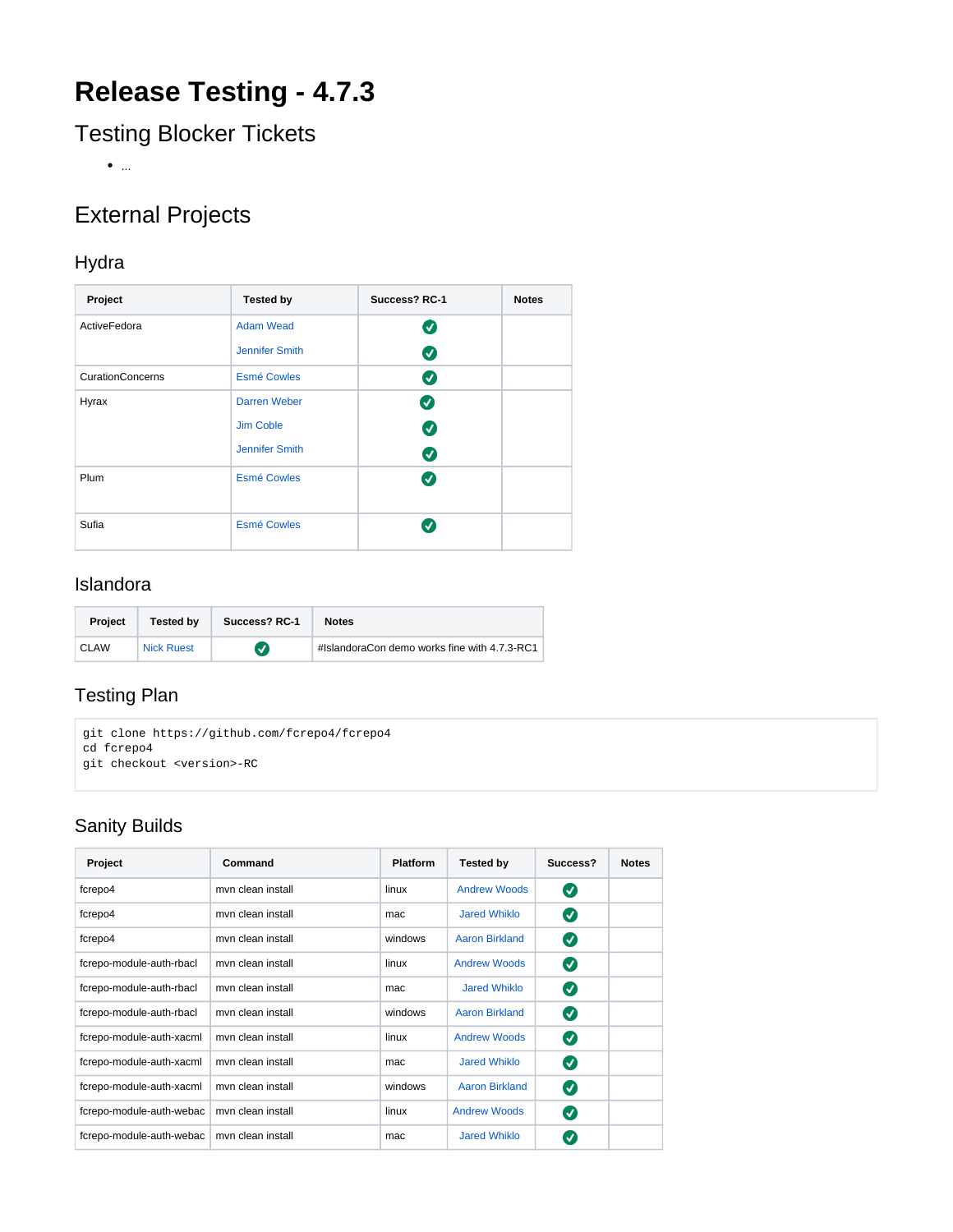| fcrepo-module-auth-webac | myn clean install                   | windows | <b>Aaron Birkland</b> | Ø                     |  |
|--------------------------|-------------------------------------|---------|-----------------------|-----------------------|--|
| fcrepo-mint              | myn clean install                   | linux   | <b>Andrew Woods</b>   | Ø                     |  |
| fcrepo-mint              | myn clean install                   | mac     | <b>Jared Whiklo</b>   | Ø                     |  |
| fcrepo-mint              | myn clean install                   | windows | <b>Aaron Birkland</b> | Ø                     |  |
| fcrepo-audit             | myn clean install                   | linux   | <b>Andrew Woods</b>   | Ø                     |  |
| fcrepo-audit             | myn clean install                   | mac     | <b>Jared Whiklo</b>   | Ø                     |  |
| fcrepo-audit             | myn clean install                   | windows | <b>Aaron Birkland</b> | ◙                     |  |
| fcrepo-webapp-plus       | myn clean install                   | linux   | <b>Andrew Woods</b>   | Ø                     |  |
| fcrepo-webapp-plus       | myn clean install                   | mac     | <b>Jared Whiklo</b>   | $\boldsymbol{\omega}$ |  |
| fcrepo-webapp-plus       | myn clean install                   | windows | <b>Aaron Birkland</b> | Ø                     |  |
| fcrepo-webapp-plus       | myn clean install -Pwebac           | linux   | <b>Andrew Woods</b>   | $\bullet$             |  |
| fcrepo-webapp-plus       | myn clean install -Pwebac           | mac     | <b>Jared Whiklo</b>   | Ø                     |  |
| fcrepo-webapp-plus       | myn clean install -Pwebac           | windows | <b>Aaron Birkland</b> | ◙                     |  |
| fcrepo-webapp-plus       | myn clean install -Paudit           | linux   | <b>Andrew Woods</b>   | Ø                     |  |
| fcrepo-webapp-plus       | myn clean install -Paudit           | mac     | <b>Jared Whiklo</b>   | Ø                     |  |
| fcrepo-webapp-plus       | myn clean install -Paudit           | windows | <b>Aaron Birkland</b> | Ø                     |  |
| fcrepo-webapp-plus       | mvn clean install -P\!webac,\!audit | linux   | <b>Andrew Woods</b>   | Ø                     |  |
| fcrepo-webapp-plus       | mvn clean install -P\!webac,\!audit | mac     | <b>Jared Whiklo</b>   | Ø                     |  |
| fcrepo-webapp-plus       | mvn clean install -P\!webac,\!audit | windows | <b>Aaron Birkland</b> | $\bm{v}$              |  |

#### One-Click Run

cd fcrepo-webapp; mvn clean install -Pone-click

| Command                                                                      | <b>Platform</b> | <b>Tested</b><br>by                  | Success?  | <b>Notes</b>                                                               |
|------------------------------------------------------------------------------|-----------------|--------------------------------------|-----------|----------------------------------------------------------------------------|
| java -jar fcrepo-webapp- <version>-SNAPSHOT-jetty-<br/>console.jar</version> | Linux           | Andrew<br>Woods<br><b>Nick Ruest</b> |           |                                                                            |
| java -jar fcrepo-webapp- <version>-SNAPSHOT-jetty-<br/>console.jar</version> | Mac             | Youn Noh                             | $\bullet$ | Namespace prefix bindings in transactions that are rolled<br>back persist. |
| java -jar fcrepo-webapp- <version>-SNAPSHOT-jetty-<br/>console.jar</version> | Windows         | Aaron<br><b>Birkland</b>             | ι√        |                                                                            |

#### **Manual Tests**

All of the below should take place in the HTML UI and non-vagrant tests should run against **fcrepo-webapp-plus.**

- 1. Create nested containers
- 2. Create binary resources
- 3. Run fixity on binary
- 4. Update Properties: Perform SPARQL-Update on container
- 5. Update Properties: Perform SPARQL-Update on binary
- 6. Delete container
- 7. Delete binary
- 8. Use transactions
- 9. Create versions
- 10. View versions
- 11. Rollback versions

## Database Tests

With Tomcat7 deployment, run above manual tests with alternate backend databases ([Configuring JDBC Object Store](https://wiki.lyrasis.org/display/FEDORA4x/Configuring+JDBC+Object+Store))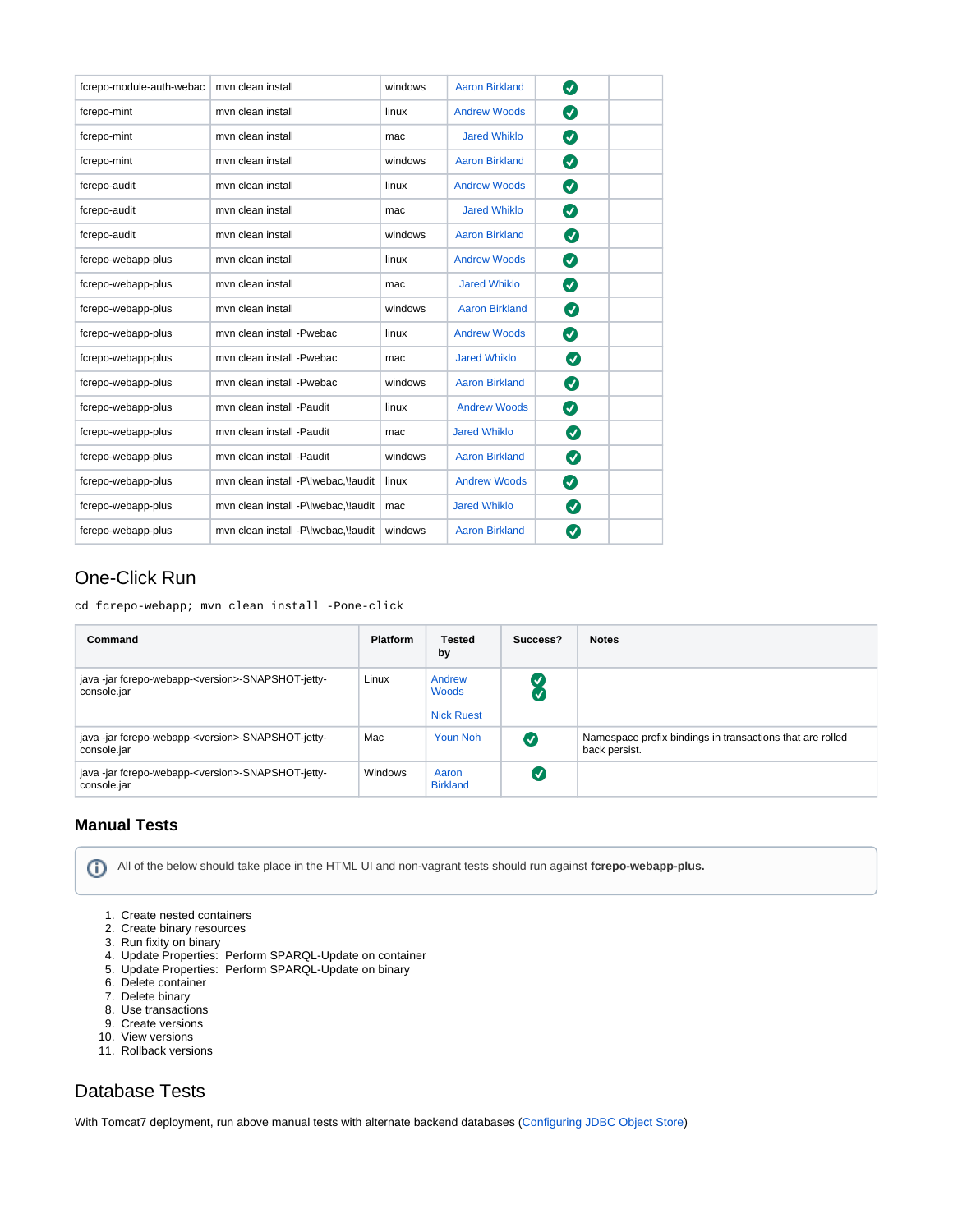| <b>Database</b> | <b>Platform</b>                    | <b>Tested by</b>    | Success?              | <b>Notes</b> |
|-----------------|------------------------------------|---------------------|-----------------------|--------------|
| <b>MySQL</b>    | MacOSX 10.11.6<br>MySQL 5.7.17     | <b>Jared Whiklo</b> | $\boldsymbol{\sigma}$ |              |
| PostgreSQL      | MacOSX 10.12.5<br>PostgreSQL 9.4.5 | Esmé Cowles         |                       |              |

#### fcr:backup/fcr:restore Functionality

These tests are designed to ensure the proper function of the 'fcr:backup/fcr:restore' features by testing them against various Fedora configurations. The validity of the 'restore' can only be determined by crawling the repository and verifying the successful retrieval of the repository's content.

If the anticipated Fedora release is not backwards compatible with the previous version of Fedora, then the "From Fedora Version" should be the previous version. Otherwise, it is sufficient to test the fcr:backup/fcr:restore functionality using the same version.

See: [RESTful HTTP API - Backup and Restore](https://wiki.duraspace.org/display/FEDORA4x/RESTful+HTTP+API+-+Backup+and+Restore)

# Backup curl -X POST localhost:8080/rest/fcr:backup # Restore

curl -X POST -d "/path/to/backup/directory" localhost:8080/rest/fcr:restore

#### **Resources**

- These python scripts [fcrepo-testing](https://github.com/aic-collections/fcrepo-testing) can be used to load RDF content and binary content to a Fedora repository and verify the integrity of the loaded resources. Output from the load process can be used to verify the integrity of a 'restored' repository. See the [README](https://github.com/aic-collections/fcrepo-testing) for more info.
- This [script](https://github.com/awoods/fcrepo-java-client-etc) can be used to walk your repository, failing if a non-success response is encountered.

| <b>Tested</b><br>by    | <b>Platform</b> | Container<br>(Tomcat<br>(Jetty) | <b>Database</b><br><b>Backend</b> | <b>From</b><br>Fedora<br>Version | To<br>Fedora<br>Version | Number of<br><b>RDF</b><br><b>Resources</b> | <b>Number</b><br>of<br><b>Binaries</b> | Size of Backup<br>(du -h .) | Success? | <b>Notes</b>         |
|------------------------|-----------------|---------------------------------|-----------------------------------|----------------------------------|-------------------------|---------------------------------------------|----------------------------------------|-----------------------------|----------|----------------------|
| Andrew<br><b>Woods</b> | Linux           | Jetty                           | file-simple                       | 4.7.2                            | 4.7.3                   | 100                                         | 100                                    | $32-M$                      |          | plantpatents dataset |

NB: "Success" is measured not by receiving a "204 No Content" message after the 'fcr:restore' command, but by performing a GET on every resource in the repository and receiving "200 OK" messages.

#### Vagrant Tests

```
vagrant destroy
vagrant up
```

| <b>Test steps</b>                       | <b>Tested by</b>    | Success?                   | <b>Notes</b> |
|-----------------------------------------|---------------------|----------------------------|--------------|
| FEDORA AUTH=true<br>FEDORA AUDIT=true   | <b>Ben Pennell</b>  | $\bm{J}$                   |              |
|                                         | <b>Andrew Woods</b> | $\boldsymbol{\mathcal{S}}$ |              |
| FEDORA AUTH=false<br>FEDORA AUDIT=true  | <b>Ben Pennell</b>  | Ø                          |              |
|                                         | <b>Andrew Woods</b> | $\bm{J}$                   |              |
| FEDORA AUTH=true<br>FEDORA AUDIT=false  | <b>Ben Pennell</b>  | $\boldsymbol{J}$           |              |
|                                         | <b>Andrew Woods</b> | $\bm{\mathcal{S}}$         |              |
| FEDORA AUTH=false<br>FEDORA AUDIT=false | <b>Ben Pennell</b>  | $\blacktriangledown$       |              |
|                                         | <b>Andrew Woods</b> |                            |              |

#### **Manual Tests**

Same as above, plus:

- 1. Verify audit events are in triplestore
- 2. Verify resources are in triplestore  $\vee$  (Note: indexing works very poorly when using the testing scripts because rapidly adding and then removing items causes the message queue to get very backed up)